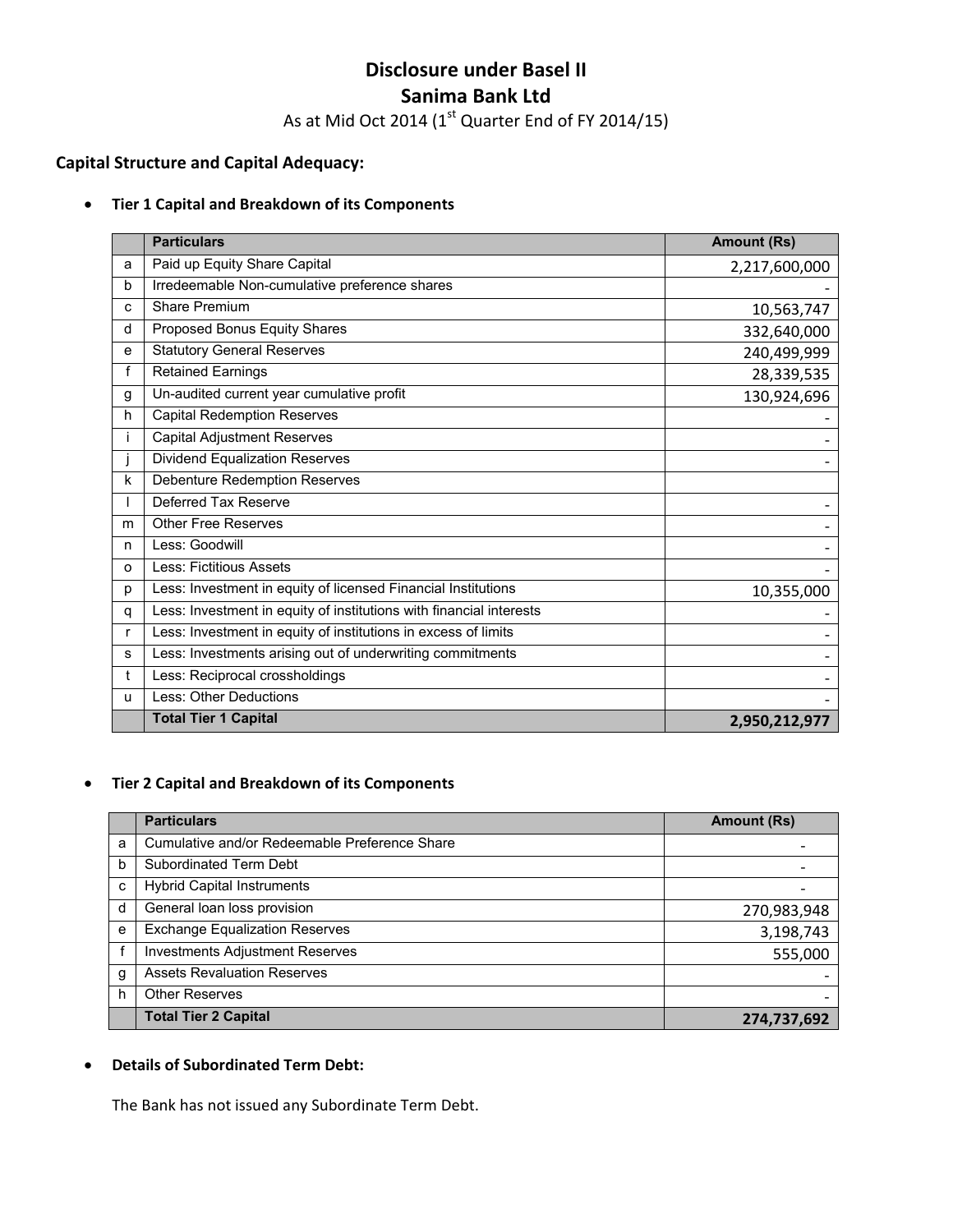### • **Deductions from Capital:**

The Bank has invested Rs 10,355,000/‐ in Sanima Hydro Power, Sanima Insurance and Sanima Foundation, which the bank has deducted from its core capital.

• **Total Qualifying Capital:** 

| <b>Particulars</b>             | Amount (Rs)   |
|--------------------------------|---------------|
| Core Capital (Tier 1)          | 2,950,212,977 |
| Supplementary Capital (Tier 2) | 274,737,692   |
| <b>Total Capital Fund</b>      | 3,224,950,669 |

• **Capital Adequacy Ratio: 11.72%** 

#### **Risk Exposures:**

• **Risk weighted exposures for credit Risk, Market Risk and Operational Risk:** 

| <b>RISK WEIGHTED EXPOSURES</b>              | Amount (Rs)    |
|---------------------------------------------|----------------|
| Risk Weighted Exposure for Credit Risk      | 25,299,804,377 |
| Risk Weighted Exposure for Operational Risk | 1,179,750,998  |
| Risk Weighted Exposure for Market Risk      | 287,944,471    |
| <b>Total Risk Weighted Exposures</b>        | 26,767,499,846 |

#### • **Risk Weighted exposures under each 11 categories of Credit Risk:**

| <b>S.N.</b>  | <b>Categories</b>                                              | <b>Amount (Rs)</b> |
|--------------|----------------------------------------------------------------|--------------------|
|              | Claims on Government and Central Bank                          |                    |
| 2            | <b>Claims on Other Financial Entities</b>                      |                    |
| 3            | <b>Claims on Banks</b>                                         | 692,432,380        |
| 4            | Claims on Domestic Corporate and Securities Firms              | 13,124,215,475     |
| 5            | Claims on Regulatory Retail Portfolio & Other Retail Portfolio | 4,569,942,983      |
| 6            | Claims secured by residential properties                       | 775,958,172        |
| 7            | Claims secured by Commercial real estate                       | 290,685,851        |
| 8            | Past due claims                                                | 48,566,659         |
| 9            | High Risk claims                                               | 2,347,458,796      |
| 10           | <b>Other Assets</b>                                            | 1,570,843,681      |
| 11           | Off Balance Sheet Items                                        | 1,879,700,380      |
| <b>Total</b> |                                                                | 25,299,804,377     |

#### • **Total Risk Weight Exposures calculation Table:**

| <b>RISK WEIGHTED EXPOSURES</b>                                            | <b>Amount (Rs)</b> |
|---------------------------------------------------------------------------|--------------------|
| Risk Weighted Exposure for Credit Risk                                    | 25,299,804,377     |
| Risk Weighted Exposure for Operational Risk                               | 1,179,750,998      |
| Risk Weighted Exposure for Market Risk                                    | 287,944,471        |
| Add: 2% of the total RWE add by Supervisory Review                        | 535,349,997        |
| Add: RWE equivalent to reciprocal of capital charge of 2% of Gross Income | 220,200,000        |
| <b>Total Risk Weighted Exposures</b>                                      | 27,523,049,843     |
| <b>Total Core Capital</b>                                                 | 2,950,212,977      |
| <b>Total Capital</b>                                                      | 274,737,692        |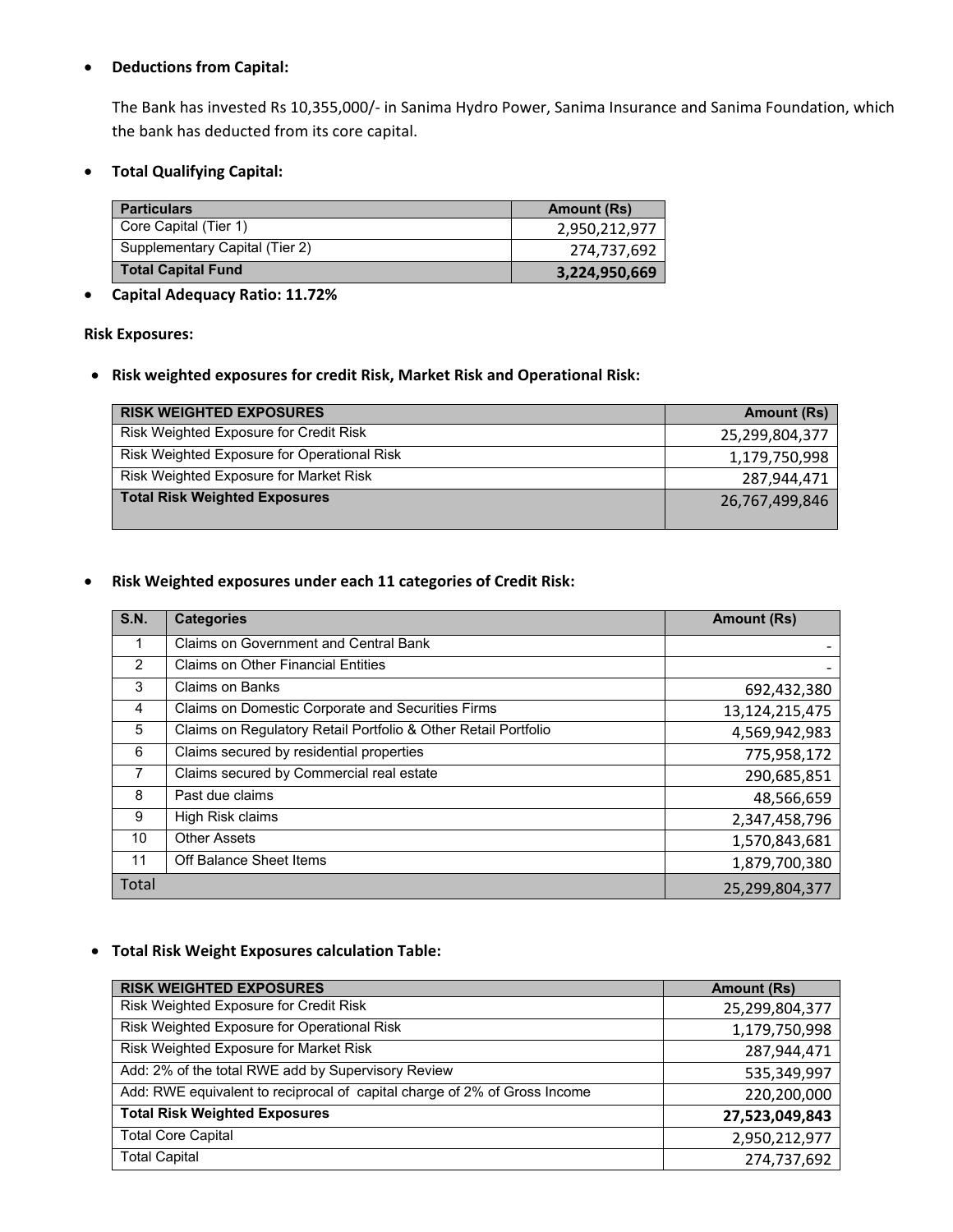### • **Amount of Non‐Performing Assets(both Gross and Net):**

| <b>Particulars</b> | <b>Gross Amount (Rs)</b> | <b>Loan Loss</b><br><b>Provision (Rs)</b> | <b>Net NPL</b><br>(Rs) |
|--------------------|--------------------------|-------------------------------------------|------------------------|
| Restructured       |                          |                                           |                        |
| Sub-Standard       | 8,902,030                | 2,225,508                                 | 6,676,523              |
| Doubtful           | 624,358                  | 312,179                                   | 312,179                |
| Loss               | 2,371,424                | 2,371,424                                 |                        |
| <b>Total</b>       | 11,897,813               | 4,909,111                                 | 6,988,702              |

#### • **NPA Ratios:**

| <b>NPA Ratios</b>           | (% ) |
|-----------------------------|------|
| Gross NPA to Gross Advances | 0.05 |
| Net NPA to Net Advances     | በ በ3 |

# • **Movement in Non Performing Assets:**

| <b>Particulars</b>              |                   |                     |            |
|---------------------------------|-------------------|---------------------|------------|
|                                 |                   | <b>Previous</b>     |            |
|                                 | This Quarter (Rs) | <b>Quarter (Rs)</b> | Change (%) |
| Non Performing Assets (Volumes) | 11,897,813        | 3,582,854           | 232.08     |
| Non Performing Assets (%)       | 0.05              | 0.02                | 0.03       |

# • **Write off Loans and Interest Suspense:**

| <b>Particulars</b>               | Amount                   |
|----------------------------------|--------------------------|
| Write off loans during the year  | $\overline{\phantom{0}}$ |
| Write off Interest Suspense year | $\overline{\phantom{0}}$ |
| Total                            | $\blacksquare$           |

## • **Movement in Loan Loss Provision and Interest Suspense**

| <b>Particulars</b>          |                   | <b>Previous</b> |            |
|-----------------------------|-------------------|-----------------|------------|
|                             | This Quarter (Rs) | Quarter(Rs)     | Change (%) |
| Loan Loss Provision (Total) | 276.324.496       | 248,957,246     | 10.99%     |
| Interest Suspense           | 61,029,117        | 41,353,074      | 47.58%     |

### • **Details of Additional Loan Loss Provision during the year:**

| <b>Particulars</b> | Amount (Rs)              |
|--------------------|--------------------------|
| Pass               | 24,866,586               |
| Restructured       | $\overline{\phantom{0}}$ |
| Sub-Standard       | 2,225,508                |
| Doubtful           | 158,702                  |
| Loss               | 715,262                  |
| <b>Total</b>       | 27,966,058               |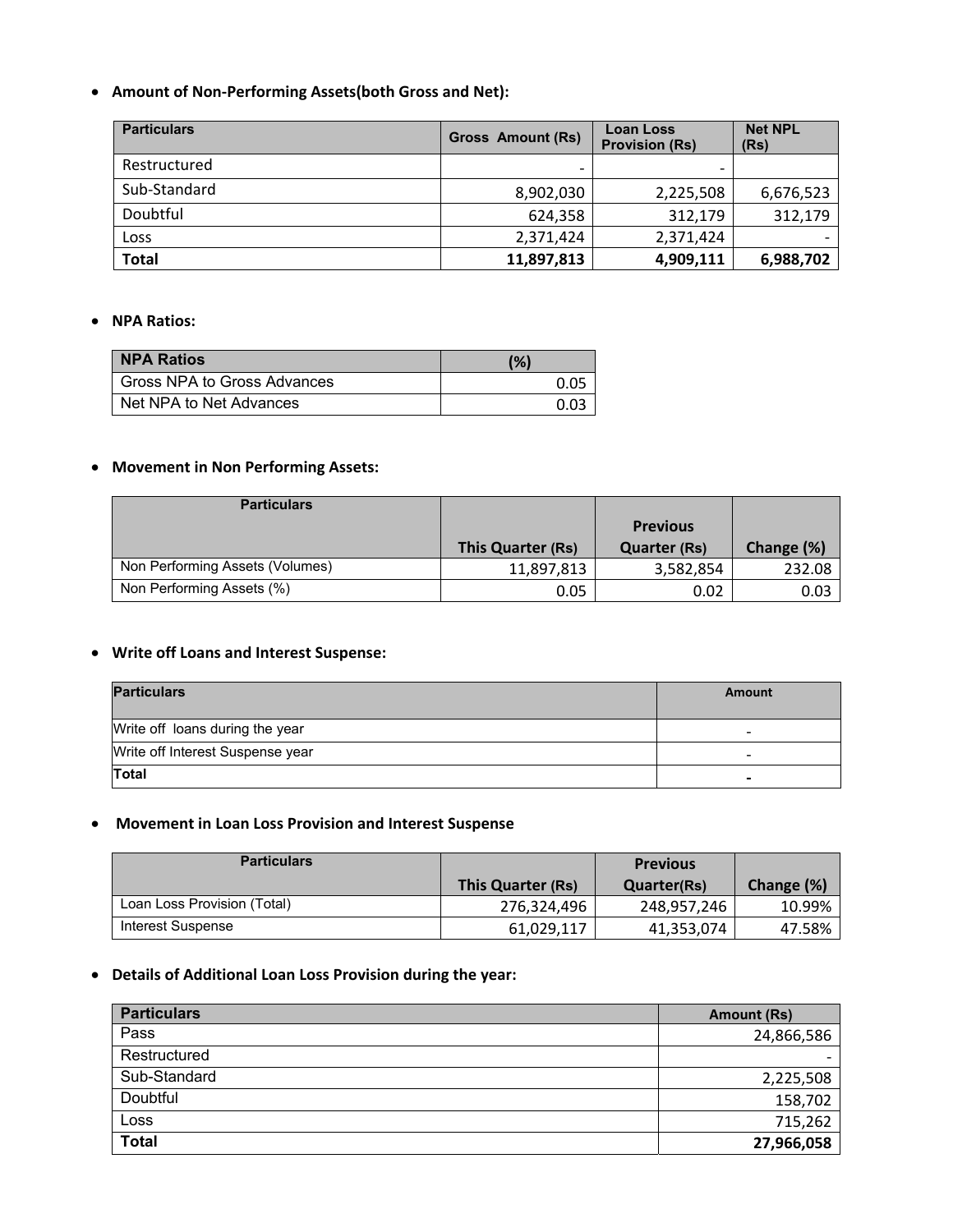### • **Segregation of Investment Portfolio:**

| <b>Particulars</b>      | Amount (Rs)   |
|-------------------------|---------------|
| Held for Trading        | 29,175,125    |
| Held to Maturity        | 4,145,304,187 |
| Available for sale      | 12,657,600    |
| <b>Total Investment</b> | 4,187,136,912 |

### **Risk Management Function**

### **Appointment of CRO**

Chief Risk Officer (CRO), along with his team, is responsible for overall risk management of the bank which includes managing, assessing, identifying, monitoring and reducing pertinent global, macro and micro-economic level business risks that could interfere with Banks objective and goals and whether the Bank is in substantial compliance with its internal operating policies and other applicable regulations and procedures, external, legal, regulatory or contractual requirements on a continuous basis. Further, CRO ensures integration of all major risk in capital assessment process.

### **Credit Risk Management Committee (CRMC)**

Board level CRMC has been set up under NRB Directive for ensuring/reviewing bank's risk appetite are in line with the policies and CRO acts as member secretary. CRO closely monitors and report on credit related risks in ALCO & RMC meeting.

### **Operational Risk**

Board and senior management of the bank places high priority on effective operational risk management and adherence to sound operating controls.

- Policies/Guidelines explicitly supports the identification, assessment, control and reporting of key risks.
- Emphasizes on dual controls,
- Effective monitoring and internal reporting,
- Contingency and business continuity plans,
- High standards of ethics and integrity,
- Commitment to good corporate governance and
- Segregation of duties and clear lines of management responsibility, accountability and reporting.

### **Market Risk**

Sanima has Market Risk Management Policy developed in line with Risk Management Guidelines issued by NRB to assess and actively manage all material market risks, wherever they arise throughout the bank and a capital charge is provided for such risks. Stress testing technique also covers the capital requirement on market shock. Foreign Currency peak position, interest rate risk, stock position is discussed in ALCO meetings on monthly basis.